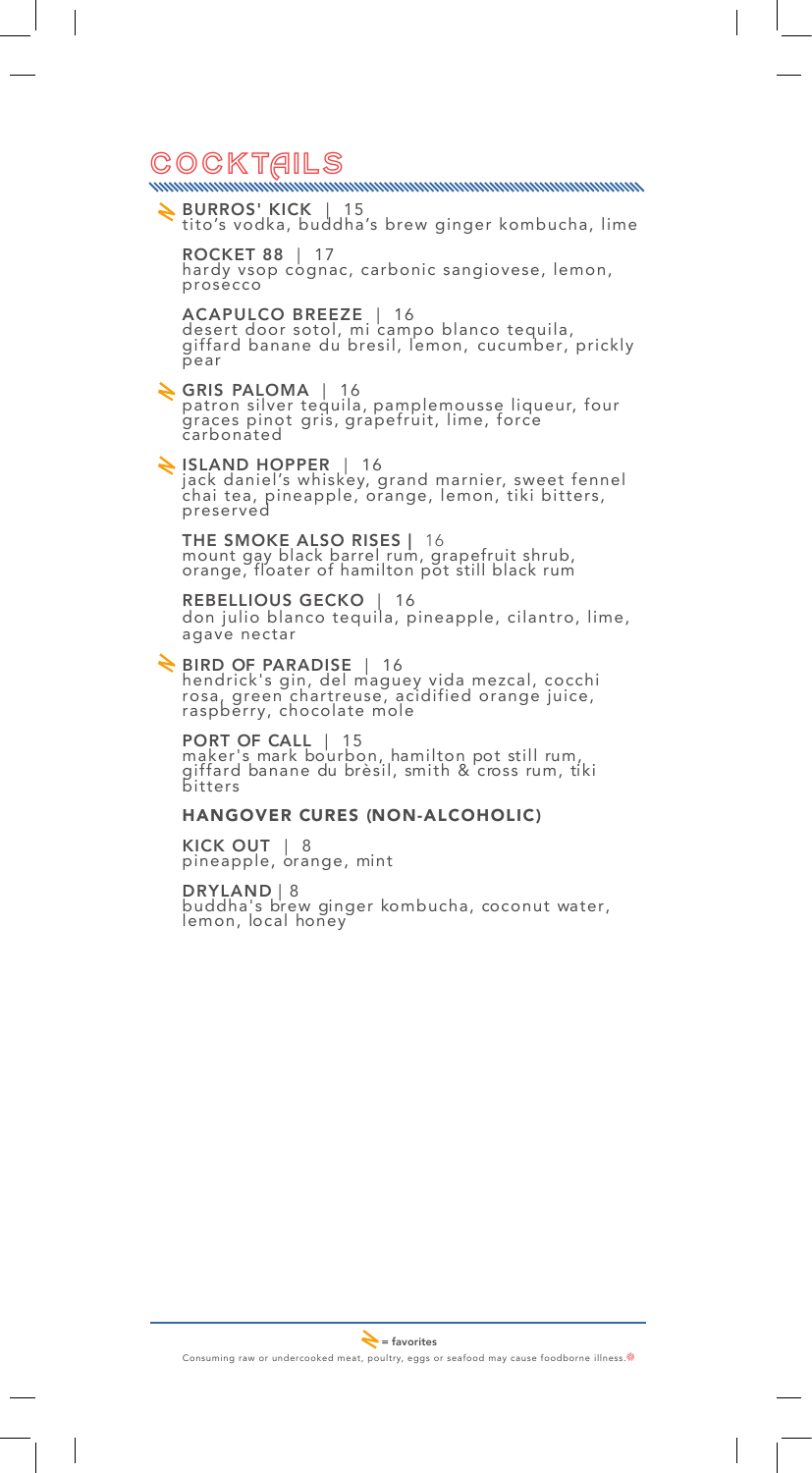## SPARKLING

MIONETTO VALDOBBIADENE PROSECCO | 14/65 brut, DOCG, Veneto, Italy, NV

GRUET | 13/60 brut rosé, NM, NV

DOM PÉRIGNON | 85/405 brut, France, 2006

MOET & CHANDON IMPERIAL |21/95 brut, France, NV

VEUVE CLICQUOT | 115 brut, Champagne, France

VEUVE CLICQUOT ROSÉ | 155 Champagne, France, (NV)

PERRIER-JOUET 'BELLE EPOQUE' | 385 brut, Champagne,France

# White & pink

CHATEAU D'ESCLANS 'WHISPERING ANGEL' | 14/65 rosè, AOC Côtes de Provence, France

RODNEY STRONG CHALK HILL | 14/65 chardonnay

CAKEBREAD | 20/95 chardonnay, Napa Valley, California

KINGS ESTATE | 14/65 pinot gris, Willamette, Oregon

VILLA MARIA | 14/65 sauvignon blanc, New Zealand

PAZO DAS BRUXAS | 13/60 Albariño, Spain

LOUIS LATOUR | 285 Corton-Charlemagne, Grand Cru Côte d'Or, France

**AMEZTOI, RUBENTIS** | 70<br>rosè, Getariako Txakolina, Spain

'ILLUMINATION' BY QUINTESSA | 85 sauvignon blanc, Napa & Sonoma, California

RED<br>RED

STOLPMAN VINEYARDS 'LOVE YOU BUNCHES' | 13/60 carbonic sangiovese, Ballard Canyon – served chilled

**INTRINSIC** | 16/75<br>red blend, Columbia Valley, Washington

SMOKE TREE | 13/60 pinot noir, California

CLOS DE LOS SIETE | 12/55 Canton de Tunuyàn, Argentina

TORRES, MAS LA PLANA | 165 cabernet sauvignon, Penedès, Spain

CANNONBALL | 11/50 cabernet sauvignon, California

DECOY | 20/95 cabernet sauvignon, Sonoma County, California

ORIN SWIFT '8 YEARS IN THE DESERT' | 20/95 zinfandel blend, Napa Valley, California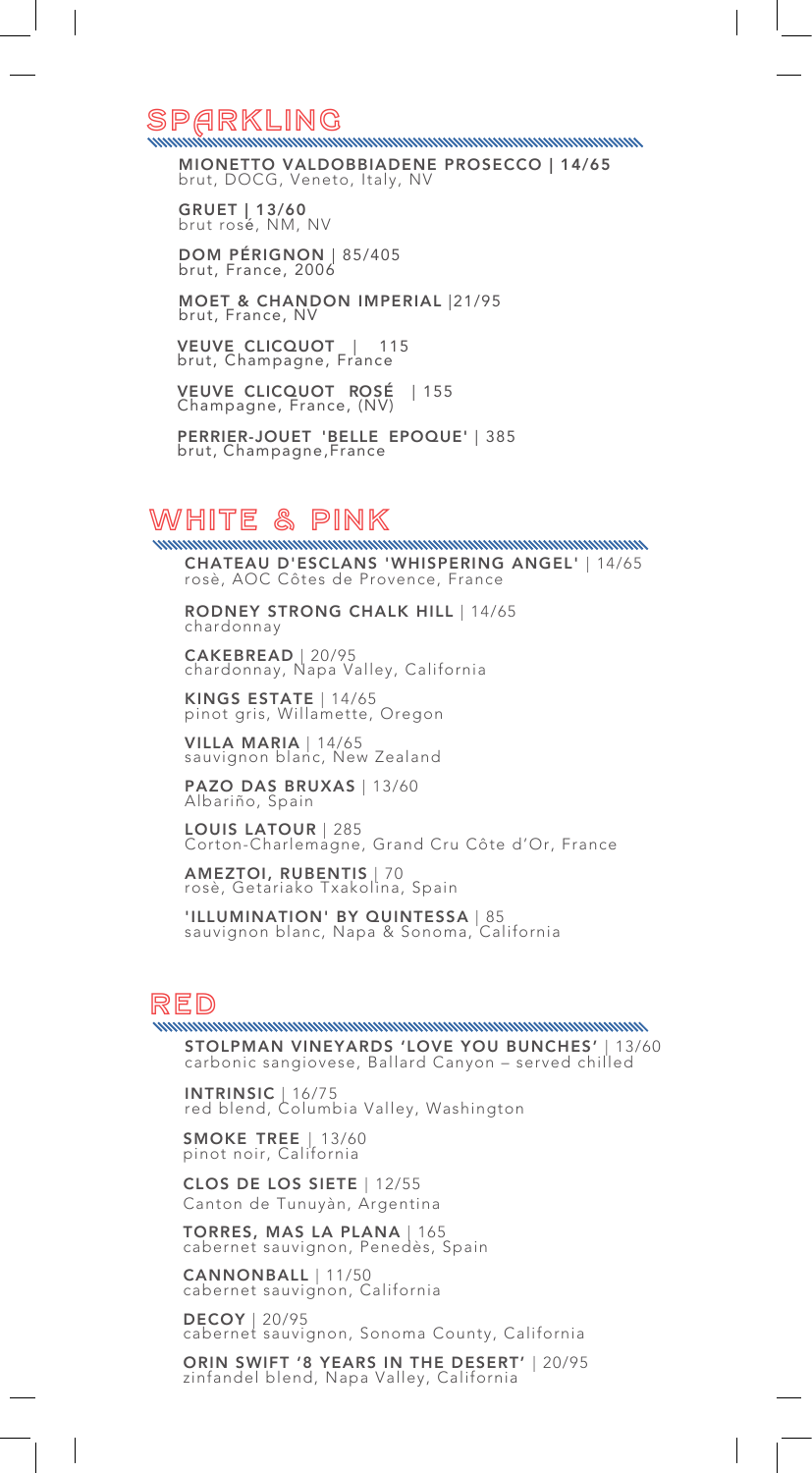### DRAFT Beer

<u>MINIMINIMINIMINIMINIMINIMINIMINIMINI</u>

 $\overline{\phantom{a}}$ 

HI SIGN CHRISTIE THE BLONDE | 8 blueberry blonde ale

ABW PEARL SNAP | 7 pilsner

KARBACH LOVE STREET | 7 kölsch

REAL ALE SWIFTY APA | 7 pale ale

CELIS WHITE ALE | 8 white wheat ale

LIVE OAK | 7 hefeweizen

PHP ELECTRIC JELLYFISH | 9 ipa THIRSTY GOAT | 8 amber

VISTA DARK SKIES | 8 black pilsner

MODELO ESPECIAL | 6 mexican lager

### BEER

 $\overline{\phantom{a}}$ 

```
AUSTIN EASTCIDER | 7
BECKS | 6
BUDLIGHT | 5 
COORS LIGHT | 6
MILLER LITE | 6
STELLA | 6
GUINNESS | 8
LONESTAR | 6
MICHELOB ULTRA | 7
HEINEKEN | 6
SHINER BOCK | 7
```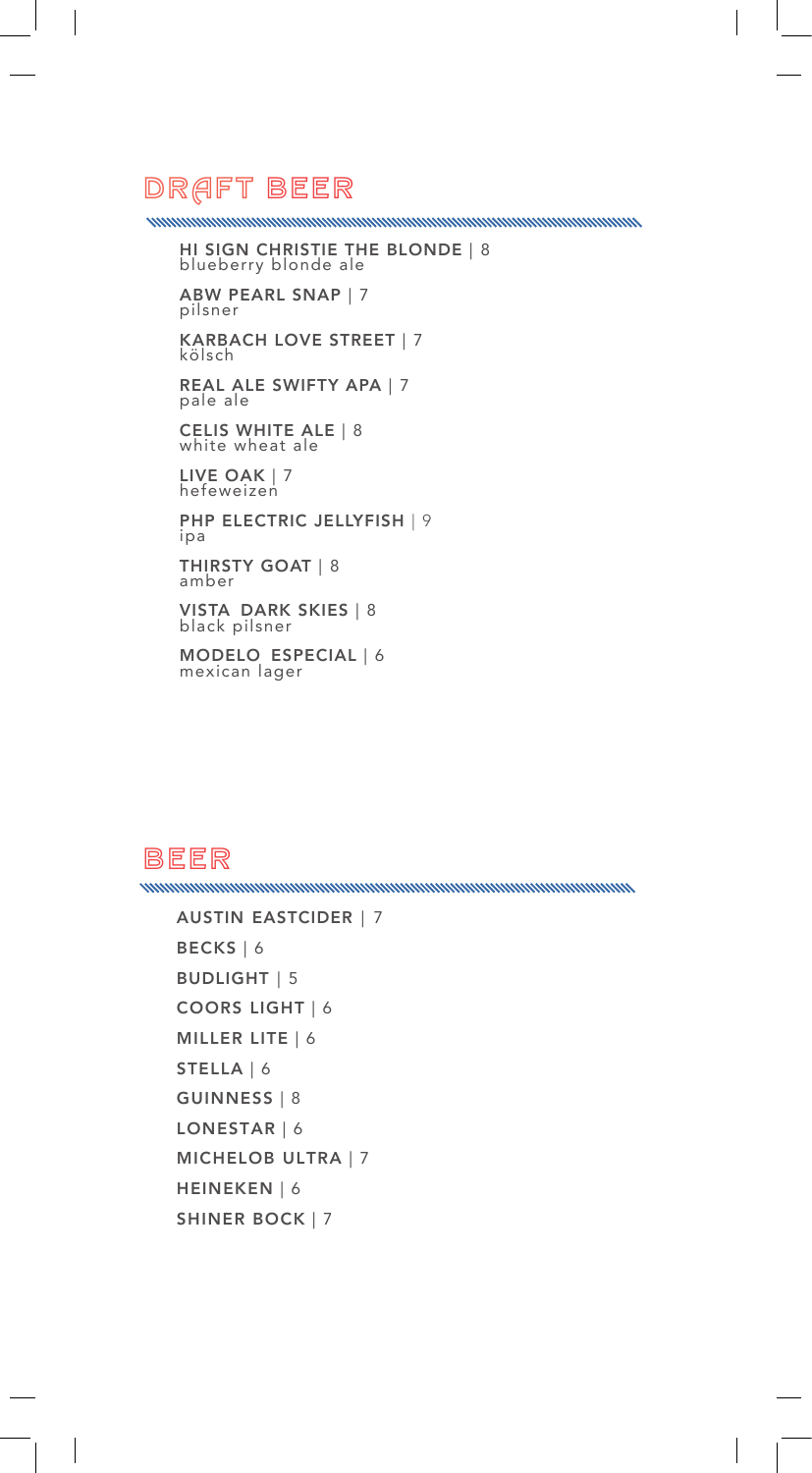VodkA

```
ABSOLUT ELYX | 15
BELVEDERE | 15
CHOPIN | 15
DEEP EDDY LEMON (TX) | 12
DEEP EDDY RUBY RED (TX) | 12
DEEP EDDY SWEET TEA (TX) | 12
FINLANDIA | 12
GREY GOOSE | 18
KETEL ONE | 17
STOLICHNAYA | 12
TITO'S HANDMADE (TX) | 14
```
Gin

AVIATION | 12 BEEFEATER | 12 BOLS GENEVER | 13 BOMBAY SAPPHIRE | 14 FORDS | 13 HAYMAN'S OLD TOM | 12 HENDRICK'S | 14 NOLET'S | 19 PLYMOUTH | 13 TANQUERAY | 12 THE BOTANIST | 17

RUM + AGRICOLE

APPLETON RESERVE | 13 BACARDI 8 | 13 BACARDI COCONUT | 12 BACARDI SILVER | 12 BALCONES RUMBLE (TX) | 15 CAÑA BRAVA | 12 EL DORADO 12 | 13 HAMILTON POT STILL | 12 KASAMA 7 | 13 MOUNT GAY BLACK BARREL | 13 PANAMA PACIFIC | 14 RON ZACAPA 23 | 18 RON ZACAPA XO | 31 SAILOR JERRY SPICED RUM | 12 SANTA TERESA 1796 | 17 SMITH AND CROSS | 12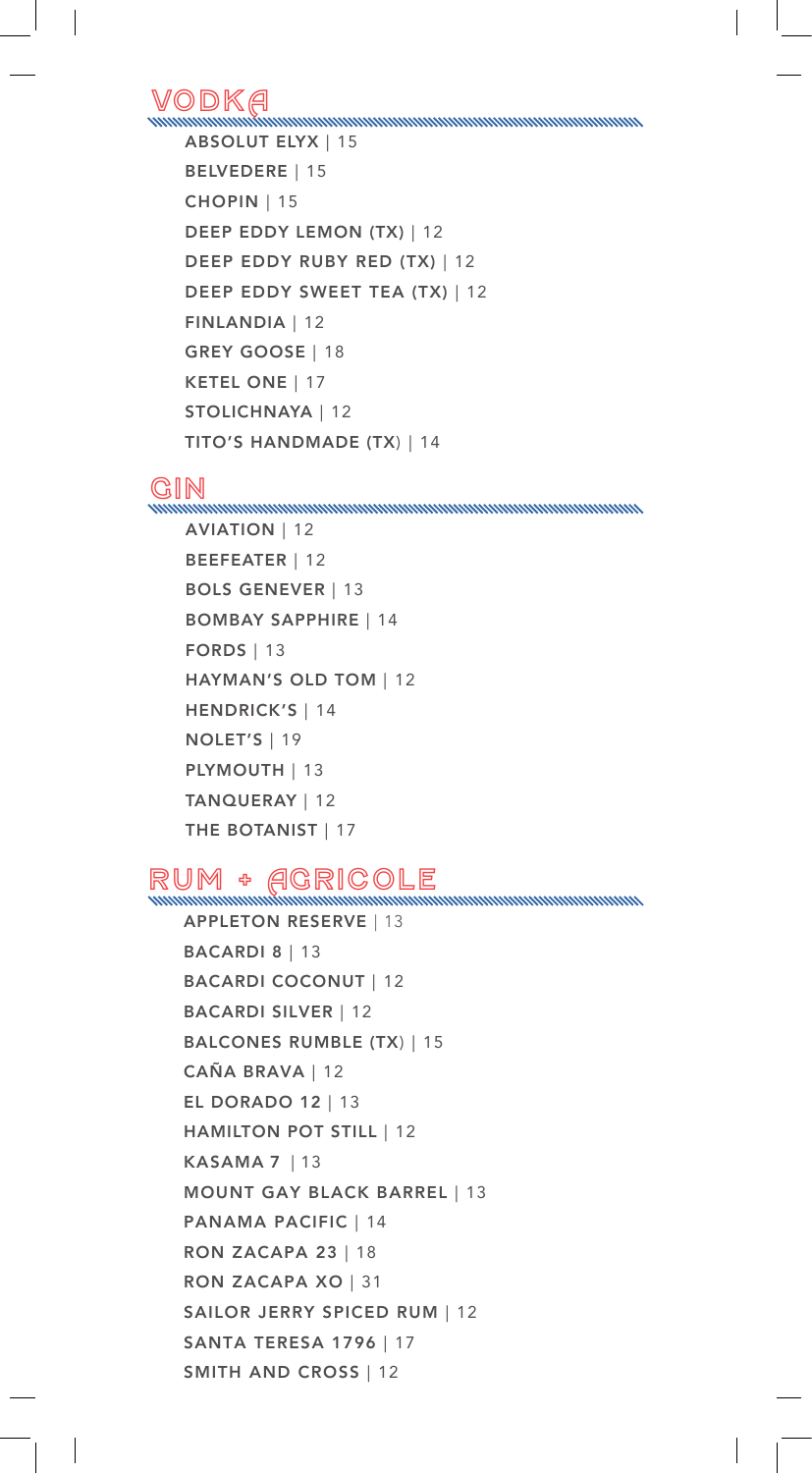## TequilA

CASAMIGOS BLANCO | 17 CASAMIGOS REPOSADO | 19 CASAMIGOS AÑEJO | 21 CINCORO BLANCO | 23 CINCORO AÑEJO | 44 CLASE AZUL BLANCO | 23 CLASE AZUL REPOSADO | 30 DOBEL DIAMENTE | 18 DON JULIO AÑEJO | 23 DON JULIO BLANCO | 17 DON JULIO 1942 | 45 DULCE VIDA EXTRA AÑEJO | 45 ESPOLÒN BLANCO | 15 FORTALEZA BLANCO | 19 FORTALEZA REPOSADO | 22 HORNITOS PLATA | 12 PATRÓN SILVER | 17 PATRÓN REPOSADO |18 PATRÓN AÑEJO 7YR | 86

## MEZCAL + SOTOL

DEL MAGUEY VIDA MEZCAL | 12 DESERT DOOR SOTOL | 18 HACIENDA DE CHIHUAHUA SOTOL PLATA | 12 ILEGAL JOVEN MEZCAL | 12 MEZCAL VAGO ELOTE | 19 MEZCAL VAGO CUIXE | 26 REY CAMPERO ESPADIN | 15 REY CAMPERO MEXICANO | 26 REY CAMPERO TOBALA | 31

## ARMAGNAC + COGNAC<br>ARMAGNAC + COGNAC

CASTAREDE ARMAGNAC 1980 | 44 DUPONT CALVADOS | 14 HENNESSY VS | 17 HENNESSY VSOP | 26 HENNESSY XO | 69 CARAVEDO MOSTO VERDE PISCO | 13 REMY MARTIN VSOP | 15 TORRES 5 | 10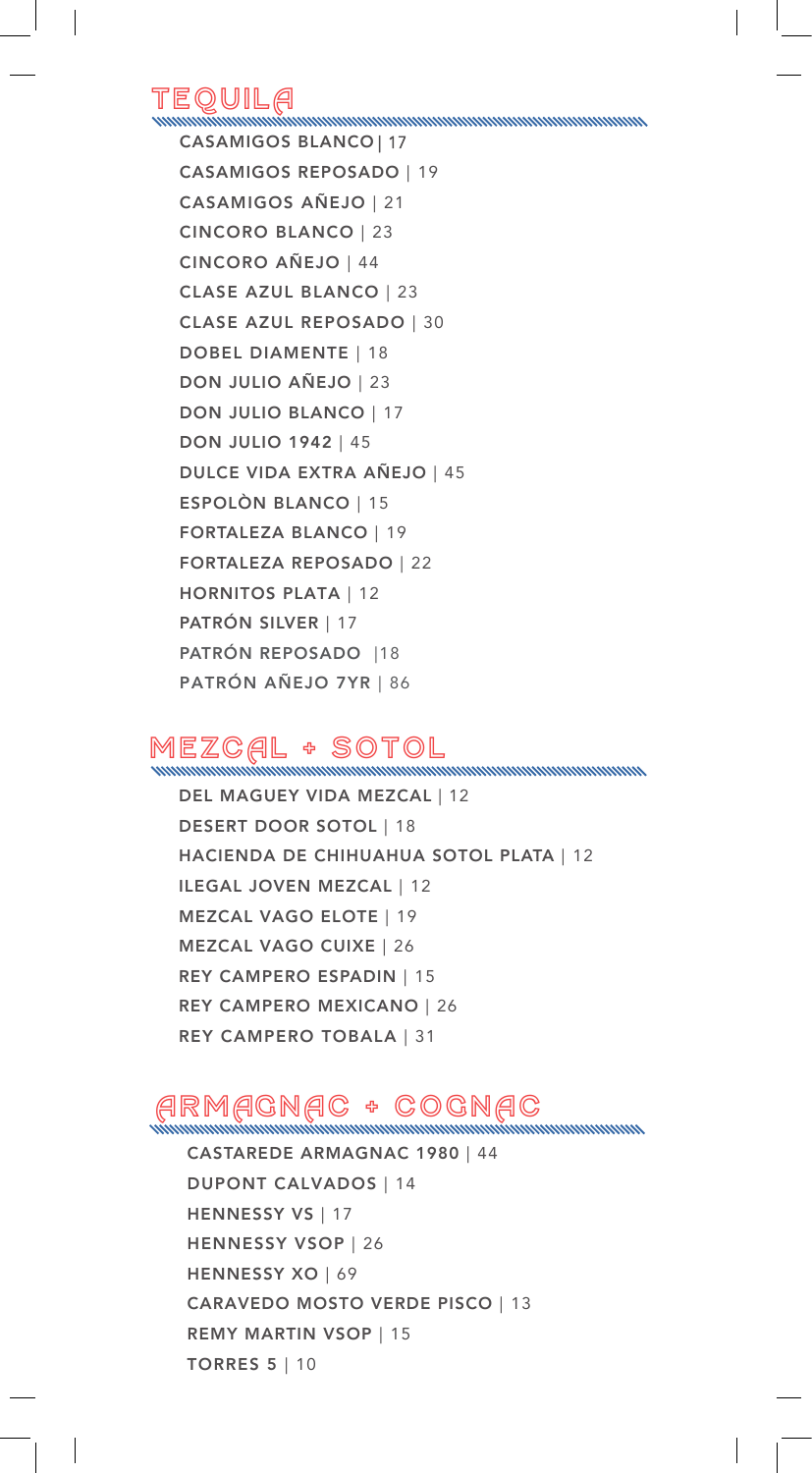# PORTS AND SHERRY

BROADBENT 10YR SERCIAL MADIERA | 14 DOWS VINTAGE 1994 | 32 LUSTAU LOS ARCOS AMONTILLADO | 10 TAYLOR FLADGATE TAWNY PORT | 10 WARRE'S 10YR OTIMA TAWNY | 16

### BITTERSWEET

<u>mmmmmmmmmmmmmmmm</u>

AMARO MONTENEGRO | 9 AMARO NONINO | 14 APEROL | 10 BAILEY'S | 9 CAMPARI | 8 DISARONNO AMARETTO | 10 FERNET BRANCA | 9 GRAND MARNIER | 11 JAGERMEISTER | 10 KAHLUA | 10

### BOURBON + BLENDS<br>BOURBON + BLENDS

BALCONES BRIMSTONE (TX) | 21 BASIL HAYDEN'S 8YR | 15 BLANTON'S | 22 CROWN ROYAL | 13 EAGLE RARE | 15 ELIJAH CRAIG | 12 GARRISON BROTHERS (TX) | 27 GARRISON BROTHERS FAIRMONT BLEND | 45 JACK DANIEL'S | 12 GENTLEMAN JACK | 14 JAMESON | 12 JIM BEAM | 12 KNOB CREEK BOURBON | 15 NOAH'S MILL | 22 PAPPY VAN WINKLE SELECTIONS | inquire REDBREAST LUSTAU EDITION | 21 SMOOTH AMBLER CONTRADICTION | 18 WILLETT | 19